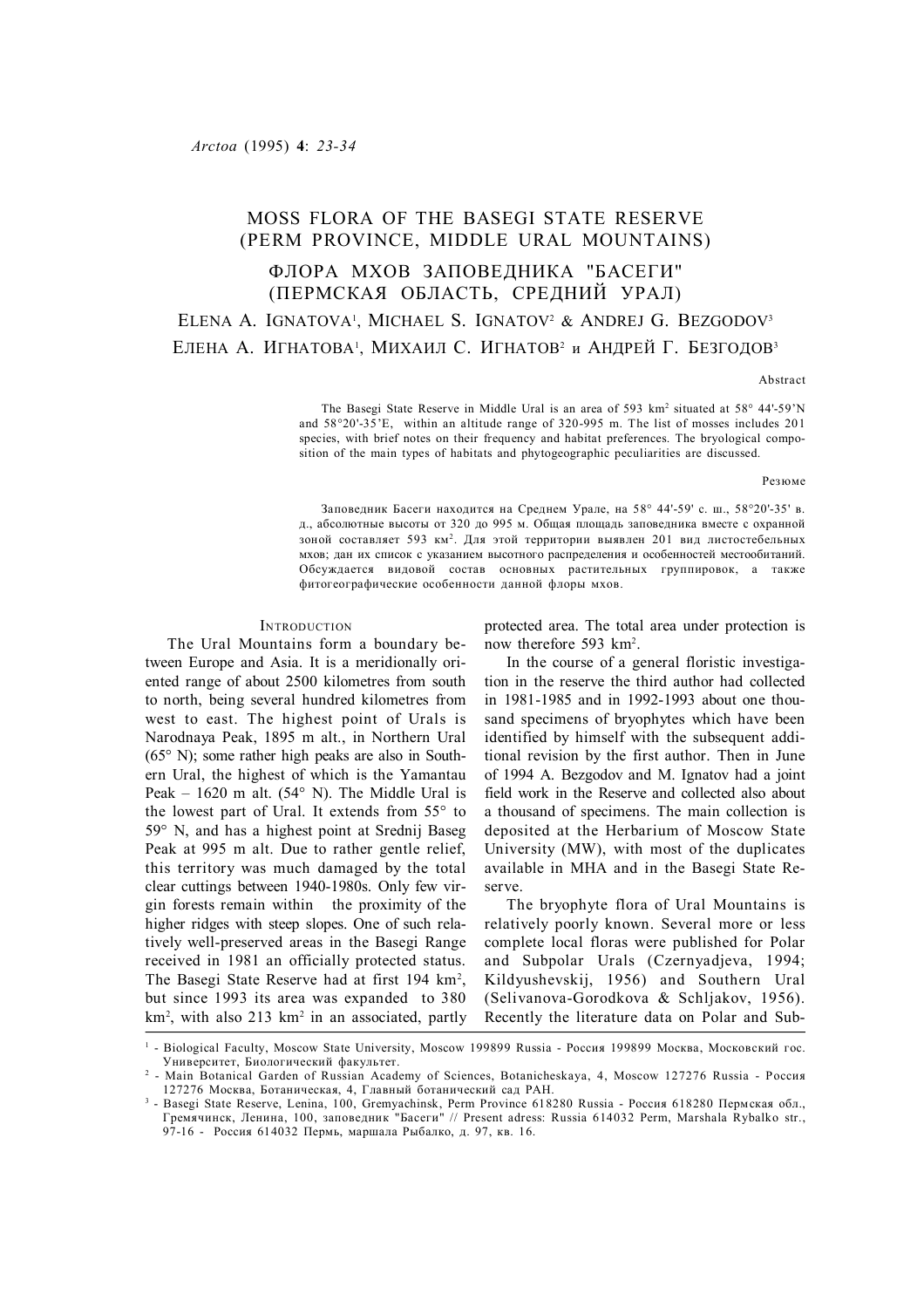polar Urals were reviewed by Dyachenko (1989, 1994), resulting in useful checklists. Basing on literature and new original data Ignatova & Ignatov (1993) provided a checklist for the territory of Bashkiria, South Ural. For Middle Ural there are several publications about the mosses in Sverdlovsk (Ekaterinburg) Province (Trozenko, 1990; Dyachenko, 1987, 1990, and many other short publications by these authors listed in the catalogue of Afonina et al., 1990). For Perm Province, however, there is only one rather incomplete list of mosses for a small area near Kungur (Ignatov & Maslovsky, 1990). The present study, we believe, reveals the moss flora of this local area comprehensively. So, the list is supplemented by an essay on the general peculiarities of bryophytic composition of this area.

# GENERAL AND BRYOPHYTIC VEGETATION OF THE STUDY AREA

The meridionally oriented Range Basegi includes three main peaks of 952 m (Severnyi Baseg, or Northern Baseg), 995 m (Srednij Baseg, or Middle Baseg) and 851 m (Yuzhnyj Baseg, or Southern Baseg), with some lower peaks. The elevations in between these peaks are at about 550-600 m. Lowest elevations are at the Usva River (330 m) and Vilva River (320 m), on northern and southern limits of the Reserve. Most of the territory is occupied by coniferous forest of *Picea obovata* Ledeb. and *Abies sibirica* Ledeb., with considerable occurrence of *Betula alba* L*.* Among broad-leaved trees only *Tilia cordata* L. has been recorded only once in a partly protected area, and therefore doesn't play any role in the vegetation cover. *Populus tremula* L. is very rare, forming a restricted pure stands only in southern part of reserve, on a S-facing slope toward the Vilva River. In *Abies* stand rather common are *Sorbus sibirica* and *Alnus incana* trees, which are an important phorophytes for epiphytic mosses.

Areas above 600-700(750) m alt. are almost treeless. This treelessness, however, is explained not by the general climatic inability of trees to grow. In places protected from wind *Betula alba* and conifers reach practically the uppermost elevations. However three factors: 1) numerous rock fields; 2) extensive tall-herb meadows (*Veratrum, Aconitum*, *Cirsium*, etc.); and 3) tundra vegetation on especially windy slopes, form the belt which reasonably can be called subalpine. We don't use the term alpine, which is mostly applied to the belt where trees can not grow at all. However, in some classifications mountain tundras of the Middle Urals are considered as alpine type of vegetation.

Rocks are mostly acidic, typically quartzites. In

places with more dark and more basic diorites there are considerably richer epilithic mosses. Rock outcrops are represented mainly in subalpine zone and along Usva and Vilva Rivers, and much rarer in other parts of the reserve or along smaller creeks.

In mesic forests mosses rarely form a continuous carpet; usually ferns are dominant. Among them are common *Pleurozium schreberi, Brachythecium reflexum* and *Hylocomiastrum umbratum*. The latter species is exceedingly common here, occurring in different types of vegetation, at tree bases, rotten wood, litter, boulders, sometimes on bare loam at road sides. Probably nowhere in the world is this species so common – in most areas it is considered rare and rather stenotopic; less rare it is reported probably only in the Eastern Fennoscandia (Koponen, 1975). Another species of *Hylocomiastrum – H. pyrenaicum* also is not rare in practically all elevations, both on mineral (especially rocks) and organic (trunks, rotten logs, litter) substrata. Surprisingly, the typical dominant species of boreal forest, such as *Hylocomium splendens,* is not very common in the reserve. In the northern half of the reserve we failed to find at all one other widespread boreal moss, *Rhydidiadelphus triquetrus*.

Epiphytic components are absent in most forest types and are restricted mostly to strongly inclined trunks. Here, and on other organic substrata of tree bases, rotten wood and litter, are the very characteristic *Brachythecium reflexum, Pohlia nutans, Dicranum fuscescens, D. scoparium, Sanionia uncinata, Plagiothecium denticulatum, P. laetum, Ptilidium pulcherrimum.* On litter also occur *Rhytidiadelphus subpinnatus, Rhodobryum roseum, Dicranum polysetum, Cirriphyllum piliferum, Mnium spinosum, Plagiothecium denticulatum, Plagiochila porelloides.* Wet to swampy conifer forests (with *Carex rostrata* Stokes*, Equisetum sylvaticum* L.*, Filipendula ulmaria* (L.) Maxim.) occupy very large areas. Here on peaty soil are common *Calliergon cordifolium, Plagiomnium ellipticum, Rhizomnium pseudopunctatum, Sphagnum girgensohnii, S. squarrosum, S. riparium, Brachythecium rivulare, Pellia neesiana*. Interesting is the presence of *Sphagnum aongstroemii*, a northern species, in spruce forest of such "average" moss composition. The mosses in forests on southern edge of the study area, near the Vilva River are somewhat more diverse – only here on tree trunks are found such more southern species as *Callicladium haldanianum, Orthotrichum obtusifolium, Hypnum pallescens, Pylaisiella selwynii, Myrinia pulvinata*. Here and also in Usva River are found *Orthotrichum speciosum* (on tree trunks) and *Eurhynchium hians* (on soil/litter in forests at lower elevations).

Open soil surfaces within forest vegetation are represented by soil clumps at the bases of fallen trees. Here are found *Dicranella heteromalla, Tetraphis*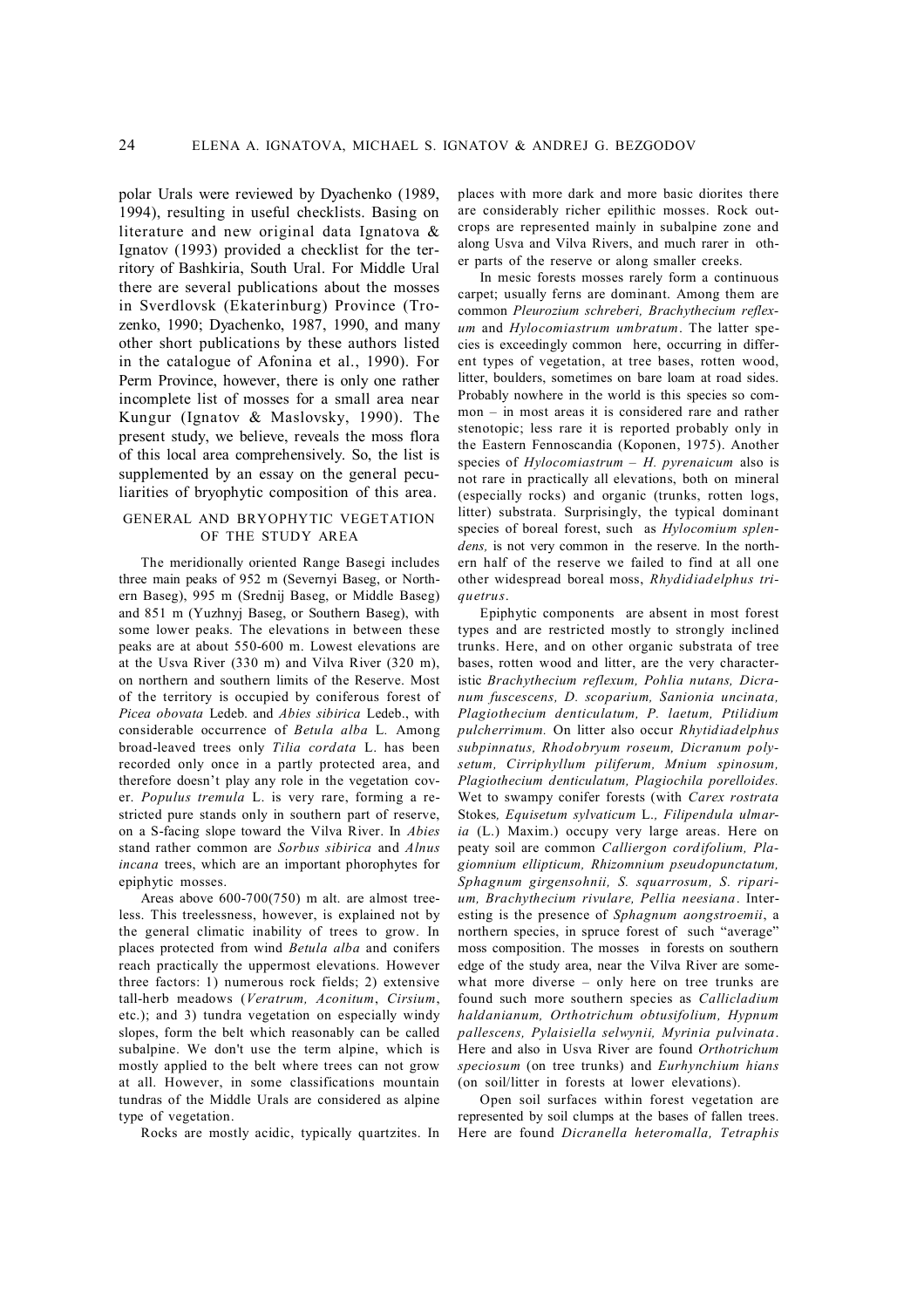*pellucida, Schistostega pennata, Atrichum flavisetum. Polytrichastrum formosum, P. longisetum.* The total absence of *Fissidens bryoides,* which is common in such habitats in southern taiga and hemiboreal, southern variants of spruce forests, is surprising.

Ombrotrophic *Sphagnum* bogs are rare in the reserve. The most widespread species in its treeless parts are *S. fallax* (on more open oligotrophic places) and *S. flexuosum* (more typical for transitional parts of such bogs). More rare are *S. angustifolium, S. magellanicum, S. russowii, S. capillifolium*. In more moist, central part of some bogs, *S. jensenii* (few times) and *S. lindbergii* and *S. papillosum* (only once each) were collected in hollows. The rich minerotrophic complex of species was found only in one bog at the foot of macroslope of Yuzhnyj Baseg Peak (66 quart.): *Paludella squarrosa, Tomentypnum nitens, Hamatocaulis vernicosus, Meesia triquetra, Sphagnum fuscum, S. warnstorfii, S. capillifolium, S. flexuosum, Campylium stellatum, Palustriella decipiens, Hypnum lindbergii, Philonotis fontana, Calliergon giganteum, Straminergon stramineum.*

The species composition on soil in mountain tundra is very poor, and only weedy cosmopolites like *Ceratodon purpureus, Pohlia nutans, Bryum* cf. *algovicum, Polytrichum piliferum, P. juniperinum,* or subcosmopilitan *Polytrichastrum alpinum, Hylocomium splendens, Pleurozium schreberi* are more or less widespread. On exposed rocks in subalpine zone the species composition is equally poor. Common here are *Andreaea rupestris* and *Racomitrium microcarpon*. On partly shaded rocks are many widespread species. However only a limited number of species were found exclusively above 600 m alt.: *Dicranoweisia crispula, Dicranum acutifolium, D. spadiceum, Grimmia affinis, G. elatior, G. incurva, G. montana, Myurella julacea*; the other grow at all the elevations.

Subalpine meadows practically lack bryophytes on soil – only such aggressive species as *Brachythecium reflexum, Plagiochila porelloides* and few others, survive in the dark under this very dense tallherb vegetation. Peculiar, however, are sides of boulders and bases of lonely trees (often also associated with rocks). Very common here are species of Leskeaceae family: *Pseudoleskea incurvata, Lescuraea saxicola* and especially *Pseudoleskea radicosa*. The occurrence here of *Iwatsukiella leucotricha* is very interesting. It is more rare and grows on big rock overhangs and on trunks of *Sorbus* (both at bottom and above snow-line). Rather common on rocks on meadows are also *Brachythecium reflexum, Dicranum fuscescens, D. scoparium, Hylocomiastrum pyrenaicum*. Only in subalpine meadows on shaded rocks were found *Brachythecium erythrorrhizon*, *Tayloria serrata* and *Anomodon rugelii* (surprisingly this species doesn't grow on rock outcrops at lowest elevations where the other three species of the genus are abundant ).

As mentioned above, the moss composition of sheltered rocks is rather identical at all the elevations. These includes *Pohlia longicollis, P. cruda, Encalypta* aff. *streptocarpa, Cynodontium tenellum, C. strumiferum, Saelania glaucescens, Rhabdoweisia crispata, Paraleucobryum longifolium, Plagiothecium laetum, P. cavifolium, Pterigynandrum filiforme, Grimmia muehlenbeckii, Distichium capillaceum, Andreaea rupestris, Syntrichia ruralis, Schistidium apocarpum, Mnium marginatum, Cyrtomnium hymenophylloides, Leskeella nervosa, Distichium capillaceum, Tortella tortuosa, T. fragilis, Amphidium lapponicum, Bartramia pomiformis, B. ithyphylla, Hedwigia ciliata, Abietinella abietina, Anomodon attenuatus, Neckera complanata, N. pennata, Homalia trichomanoides.*

Only on rock outcrops (mostly on diorites) along Vilva River banks are found *Anomodon longifolius, Brachythecium plumosum, B. populeum, Encalypta ciliata, Mnium spinulosum* (on humus among rocks), *Heterocladium dimorphum, Orthotrichum alpestre, Thuidium recognitum, Plagiomnium confertidens, Platygyrium repens, Pseudoleskeella tectorum, Schistidium strictum* (among hepatics – *Porella platyphylla* (L.) Pfeiff.)). On rocks along both Vilva and Usva Rivers are recorded: *Anomodon viticulosus, Bryoerythrophyllum recurvirostrum, Pohlia elongata, Leucodon sciuroides.*

The special type of habitat is represented by the wet banks of forest-roads and the cuvettes of highways. In abundance here are *Pogonatum urnigerum, Philonotis fontana* and *Ceratodon purpureus*, also not rare *Polytrichum juniperinum, P. piliferum, Ditrichum pusillum, D. heteromallum, Dicranella subulata, Atrichum tenellum, Pohlia andalusica, P. proligera, Bryum pallens;* in wetter boggy sites – *Pohlia wahlenbergii, Bryum weigelii, Sphagnum wulfianum, S. fallax, Straminergon stramineum, Scapania* spp*.*

Aquatic mosses are few, since suitable habitats are not common. *Fontinalis antipyretica* is locally common in streams, *F. dalecarlica* occurs in streams in rather shaded forests, *Dichelyma falcatum* – in similar habitat in only one place. *Hygrohypnum ochraceum* is the most common species of the genus, growing in many streams and rivers.

# BRYOGEOGRAPHICAL PECULIARITIES OF THE FLORA

The richness of the moss flora of study area is rather average for Ural Mts, considering the absence of limestones. The general characteristics of the study area are as follow:

1. Most species are the frequent components of boreal bryofloras.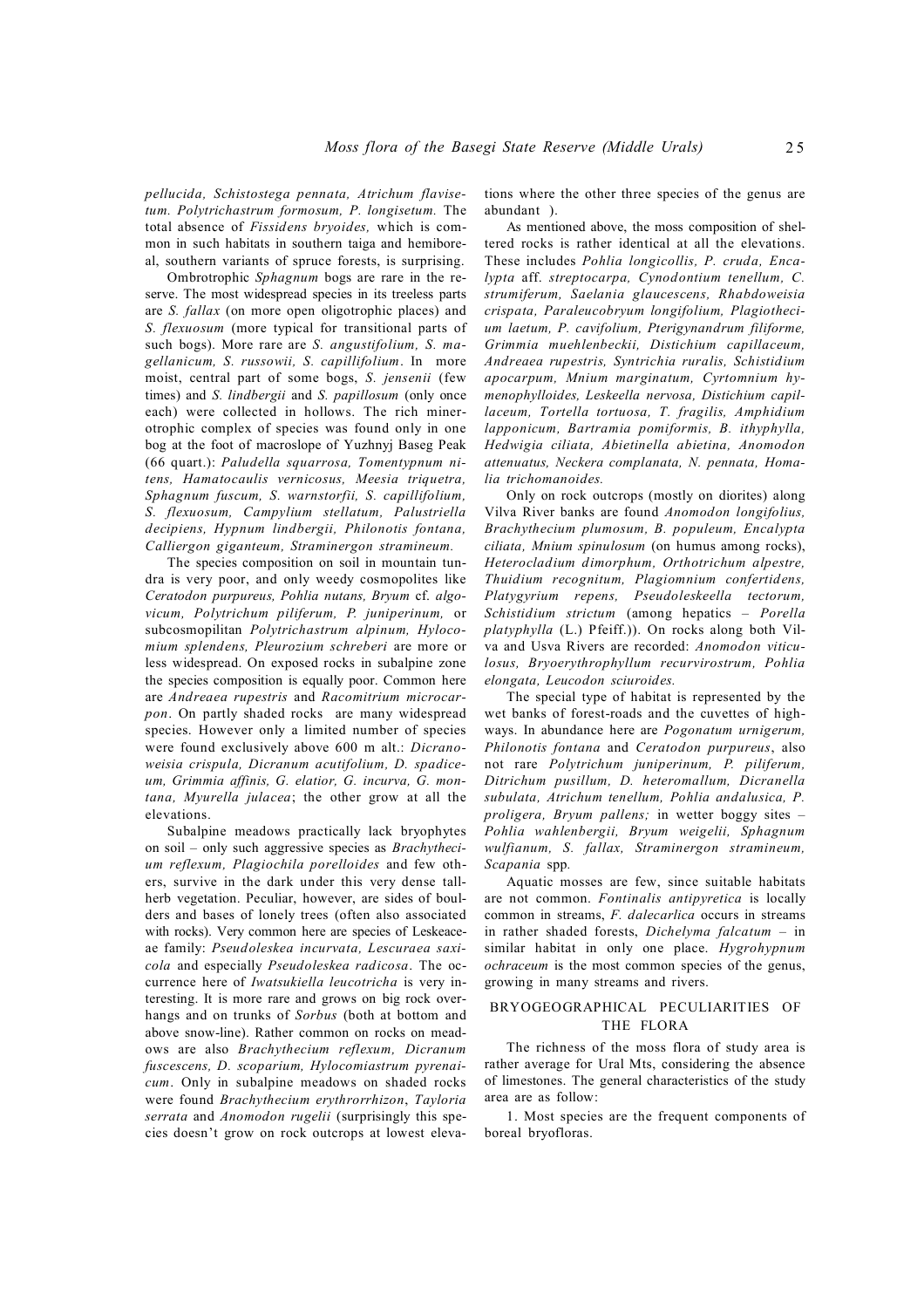2. Alpine and arcto-montane species are not numerous, and many of them occur only at upper elevations (*Grimmia incurva, G. elatior, G. montana, Racomitrium microcarpon, Dicranoweisia crispula, etc*. ). However, many alpine/ montane species penetrate along rock outcrops up to the lowest limits in this region *(Bartramia ithyphylla, Andreaea rupestris, Amphidium lapponicum*); some species of this group, for example *Orthotrichum alpestre*, occur only at lower elevations. *Dicranella subulata*, a species of the southern boundary in the Ural region, is fairly common and even weedy in all the suitable habitats along roads.

3. The continuous moss carpet formed by *Hylocomium splendens* under the conifer forest in northern taiga zone is absent in the study area. Some characteristic epixylic dominants of northern taiga in nearby European Russian North (*Dicranum fragilifolium, Oncophorus wahlenbergii, Isopterygiopsis pulchella*) are absent or very rare in Basegi. Upper open stands are characterized by the abundance of *Hylocomiastrum umbratum*, a disjunctive species, typically connected with montane conifer forests.

4. A large group of generally more southern species is confined to the lower elevations in the valley of Vilva River or Vilva and Usva Rivers, occurring on cliffs (*Anomodon viticulosus, A. attenuatus, A. longifolius, Leucodon sciuroides, Heterocladium dimorphum, Platygyrium repens*), soil (*Plagiomnium confertidens, Thuidium recognitum*), or trunks (*Pylaisiella selwynii, Orthotrichum speciosum, O. obtusifolium, Callicladium haldanianum, Hypnum pallescens*). At the same time, some southern species are found only in the subalpine zone. Especially uncommon are the four localities of *Anomodon rugelii*, a very rare moss in Ural, previously reported only from one locality in Bashkiria (Ignatova & Ignatov, 1993).

5. Eastern connections are represented by *Iwatsukiella leucotricha* and *Plagiomnium confertidens*, known in Ural on their western or north-western boundary. Recently *Iwatsukiella* was reported from Caucasus (Soldan, 1993).

6. Two species, *Pohlia annotina* and *Neckera complanata* have probably the eastern limit of their distribution in the study area.

7. Some widespread species were not found for unclear reasons, though they are known from the neighboring areas both to the south and north, west and east. The best examples are *Fissidens bryoides, Dicranella cerviculata, D. varia, Campylim hispidulum* s. l.*, Hygrohypnum luridum, Helodium blandowii, Oncophorus wahlenbergii, Timmia megapolitana, Drepanocladus aduncus.* Their absence could hardly be explained by the absence of suitable habitats or not enough searching attention.

# LIST OF MOSSES OF THE BASEGI RESERVE

The altitudinal range of species, in meters above sea level, IS indicated inside square brackets after the species names in the following list.

**SPHAGNACEAE** 

- *Sphagnum angustifolium* (Russ. ex Russ.) C.Jens. [500-530] – Rare, in *Sphagnum* bogs, on hummocks.
- *S. aongstroemii* C.Hartm. [480-500] In wet spruce forest with numerous brooks.
- *S. balticum* (Russ.) Russ. ex C.Jens. [425-530] In *Sphagnum* oligotrophic and minerotrophic bogs, rather rare.
- *S. capillifolium* (Ehrh.) Hedw. [425-860] In bogs in subalpine zone and in minerotrophic bog with *Paludella* in forest zone.
- *S. centrale* C.Jens. ex H.Arnell et C.Jens. [470-640] – In wet and swampy spruce forests, sporadically.
- *S. fallax* (Klinggr.) Klinggr. [350-580] One of dominants in treeless *Sphagnum* bogs in forest belt; occasionally in wet boggy cuvettes.
- *S. flexuosum* Dozy et Molk [350-640] One of the most common species in forest belt; typically grows in sedge swamps, in wet forests with *Vaccinium myrtillus*; in wet forests also on rotten logs.
- *S. fuscum* (Schimp.) Klinggr. [425-530] Rare, found only on hummocks in two bogs: (1) in a rather big oligotrophic bog near Severnyi Baseg Peak and (2) in minerotriphic bog with *Paludella*.
- *S. girgensohnii* Russ. [300-930] The most common species of the genus, typically growing in wet spruce forests, and occurring sporadically also in subalpine belt, in bogs and in wet places among rocks.
- *S. jensenii* H.Lindb. [510-580] Rather rare in sedge-*Sphagnum* bogs, in the central, especially moist parts with hollows.
- *S. lindbergii* Schimp. ex Lindb. [550] Only in one small bog near Basezhata Peak, in its central, more moist part, in hollows.
- *S. magellanicum* Brid. [480-550] Sporadically in *Sphagnum* bogs in forest zone and in wet spruce forests, on hummocks or nearly on flat places.
- *S. palustre* L. [480] The only collection was made in a sedge-*Sphagnum* bog in taiga, on hummock at tree base.
- *S. papillosum* Lindb. [550] The single collection was made with *S. lindbergii,* in the hollow of the central, moist part of treeless bog in forest zone.
- *S. riparium* Aongst. [450-635] Very common in wet spruce forests with sedges or *Equisetum* of *Phragmites*, and also at the edges of extensive *Sphagnum* bogs; practically absent above "tree-line".
- *S. russowii* Warnst. [480-930] In segde-*Sphagnum* coniferous bogs and treeless *Sphagnum* bogs in forest zone and in wet places (often near dripping cliffs) above tree-line; also in wet sandy cuvettes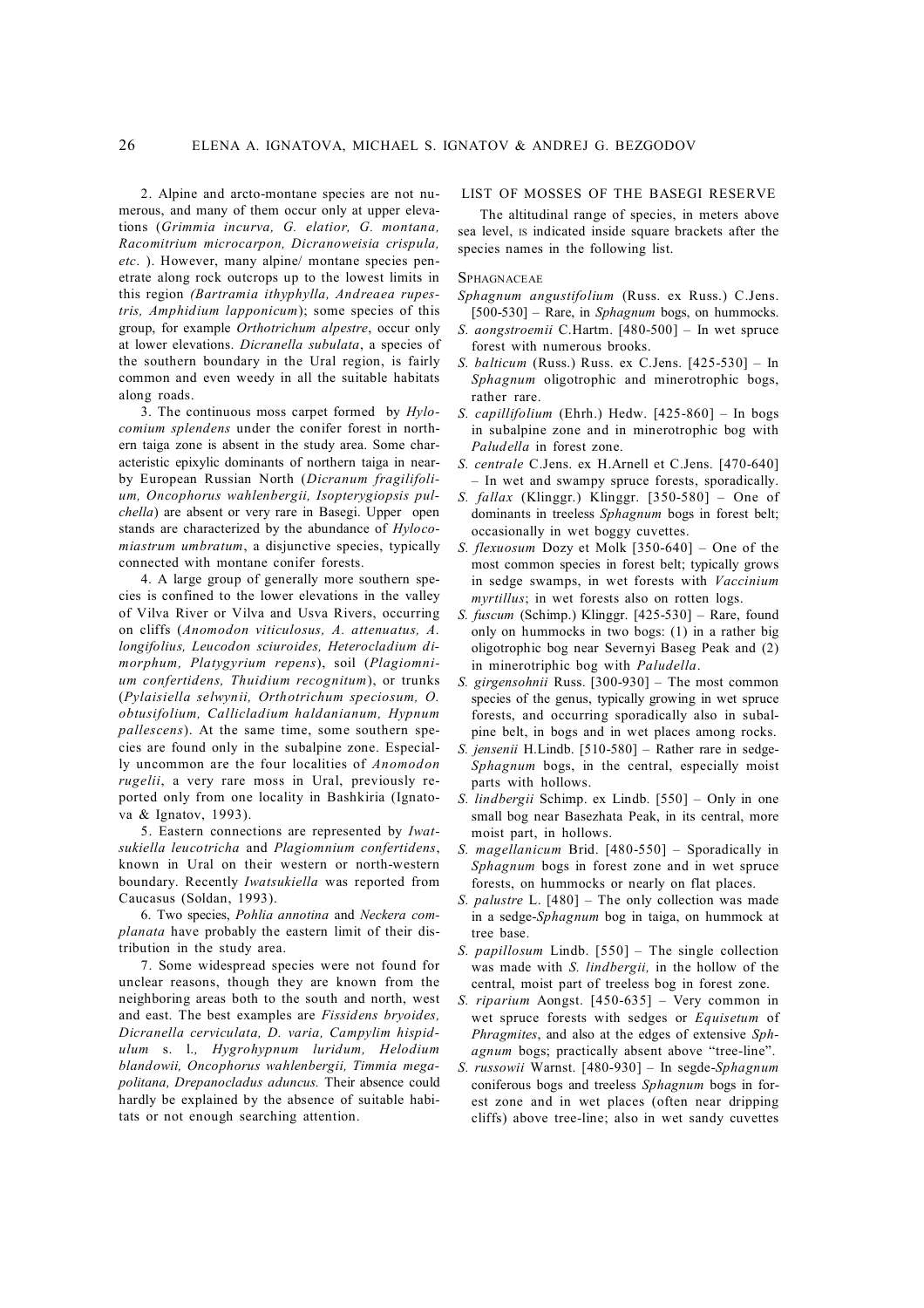and beside big permanent pools on old roads.

- *S. squarrosum* Crome [330-640] Common in sedge-*Sphagnum* bogs, beside the brooks in forests, in wet spruce forests, mostly in eutrophic situation (for example, with *Filipendula ulmaria*); sometimes on wet rock outcrops.
- *S. warnstorfii* Russ. [425-510] Relatively rare in treeless oligotrophic and minerotrophic bogs.
- *S. wulfianum* Girg. [310-350] In wet depression in rather mesic spruce forest and also in wet cuvette of a road.

#### **ANDREAEACEAE**

- *Andreaea rupestris* Hedw. [330-950] Rather common in upper elevations, on lateral and upper surfaces of rocks. More rare in forest zone – found a few times on rock outcrops on the bank of Vilva.
- A. *rupestris* var. *papillosa* (Lindb.) Podp. [700] Was collected once on an overhang of wet rocks in subalpine zone.

**POLYTRICHACEAE** 

- *Atrichum flavisetum* Mitt. [400-530] In conifer forests on soil covering upturned roots of fallen trees. Probably it is rather common, but in most places it is sterile and therefore impossible to differrentiate from *A. undulatum* for sure. However all the fertile collections from such habitats have 2-6 sporogones per stem and nealy straight capsulles on delicate yellow setae.
- *A. tenellum* (Roehl.) Bruch et Schimp. in B.S.G. [425-575] – Abundant and characteristic on wet and exposed soil banks in recently cleared cuvettes and road sides (with *Dicranella subulata, Ditrichum pusillum, Pogonatum urnigerum*).
- *A. undulatum* (Hedw.) P.Beauv. [350] With sporogones found only once on a vertical soil bank along a rarely used road across open *Betula* forest with mesic grassy cover. Several sterile specimens from the roadside probably belong to this species (alt. ca. 600 m).
- *Pogonatum urnigerum* (Hedw.) P.Beauv. [330-575] – Abundant along practically all the roads and highways – on bare soil on their sides. Also very common on clear-cutting and the other types of secondary vegetation, as well as on naturally eroded slopes and at bases of fallen trunks; not found in subalpine belt.
- *Polytrichastrum alpinum* (Hedw.) G.L.Sm. [300-925] – Widespread in subalpine zone in tundras and on rocks; rarer in forest belt, on shaded rock outcrops.
- *P. formosum* (Hedw.) G. L. Sm. [450-770] Scattered and in rather different habitats – on rotten wood, on rocks or on mineral soil in secondary forest.
- *P. longisetum* (Sw. ex Brid.) G. L. Sm. [510-750] Scattered in wet to mesic spruce forests, typically on soil covered upturned roots of fallen trees.
- *P. pallidisetum* (Funck) G. L. Sm. [700-720] On rocks outcrops in subalpine zone; on wet rock side and among *Pleurozium* and *Hylocomium* carpets.
- *Polytrichum commune* Hedw. [500-930] Common in both forest and subalpine belts, on minerals soil or in moss carpet of bogs and swamps (both on hummocks or in overflooded habitats).
- *P. juniperinum* Hedw. [330-950] Common in wide range of habitats – on soil in tundra, road and trail sides, clear-cuttings, rather dry rotten logs and stumps; usually in well-lighted habitats.
- *P. piliferum* Hedw. [500-990] Scatterd in open, rather dry habitats – in lichen tundra at ridge top, along roads, clear-cuttings, etc..
- *P. strictum* Brid. [425-950] In subalpine zone in lichen and shrubby tundras, rarer on rocks; in forest zone typically in *Sphagnum* bogs.

#### **BUXBAUMIACEAE**

*Buxbaumia aphylla* Hedw. [330-700] – Three collections from contrasting habitats: 1) near wet rocks on steep slope in subalpine zone; 2) on recently cleared side of road, with *Polytrichum piliferum* and *Cephaloziella* cf. *rubella;* 3) on wall of rarely used road in open grassy *Betula* stand (with *Atrichum undulatum)*.

#### **DITRICHACEAE**

- *Ceratodon purpureus* (Hedw.) Brid. [330-990] Widespread along roads, on bare soil on clear-cuttings, on especially windy slopes in tundra; also on rocks and sometimes on trunks of living trees; typically in rather well lighted habitats.
- *Distichium capillaceum* (Hedw.) Bruch et Schimp. in B.S.G.  $[330-775]$  – Rather rare but locally common on wet and shaded rock outcrops both in subalpine and forest belts.
- *Ditrichum cylindricum* (Hedw.) Grout [330] One collection on a slope toward Usva River, on soil among rocks.
- *D. heteromallum* (Hedw.) Britt. [400] Found in few places at southern boundary of the reserve, but in great abundance – along wet forest roads, on loamy sides, where it is dominant (or co-dominant with *Pogonatum urnigerum* and *Ceratodon purpureus*).
- *D. pusillum* (Hedw.) Hampe [330-530] Along wet forest roads, in several places (found in most places where we intentionally looked for it).
- *Saelania glaucescens* (Hedw.) Broth. in Bomanss. et Broth. [330-375] – On relatively wet rocks outcrops (Usva and Vilva Rivers, Porozhnaya Creek).

#### **DICRANACEAE**

- *Cynodontium strumiferum* (Hedw.) Lindb. [330-880] – Rather common on rocks in both subalpine and forest belts.
- *C. tenellum* (Bruch et Schimp. in B.S.G.) Limpr.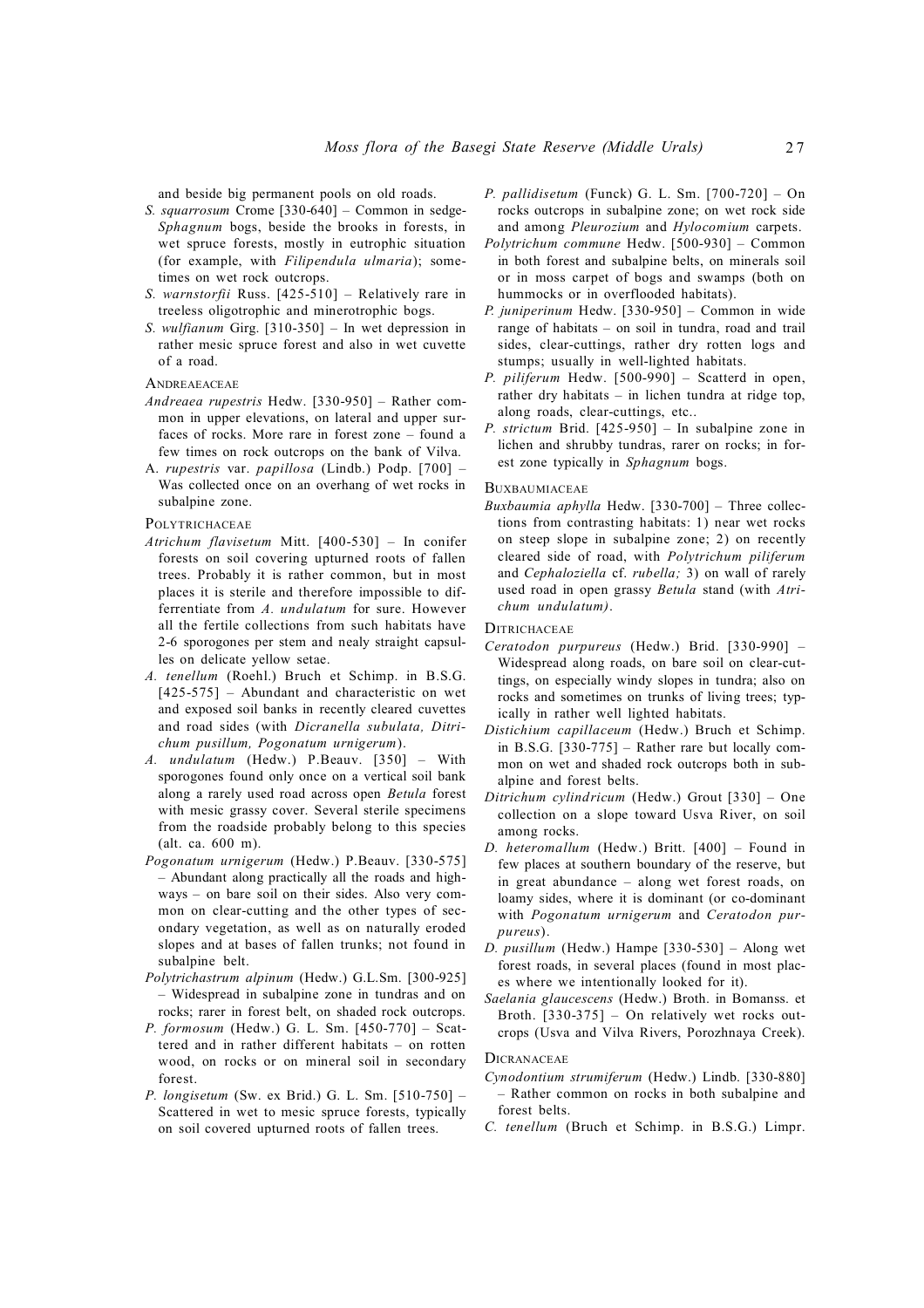[340-760] – Very common and abundant on rock outcrops at all the altitudes.

- *Dichodontium pellucidum* (Hedw.) Schimp. [600] On bank of a brook in spruce forest, only one collection.
- *Dicranella heteromalla* (Hedw.) Schimp. [400-570] – Common at lower elevations; grows typically on soil covering upturned roots of fallen trees, in recent clear-cuttings, banks along roads.
- *D. subulata* (Hedw.) Schimp. [330-530] A common and constantly present species on loamy banks and along wet roadsides in forests.
- *Dicranoweisia crispula* (Hedw.) Lindb. [720] One collection on dry ledge of rock outcrops above tree line.
- *Dicranum acutifolium* (Lindb. et H.Arnell) C.Jens. ex Weinm. [925] – One collection in shrubby-mossy tundra on Srednij Baseg Peak.
- *D. bergeri* Bland. in Starke [530] One collection in a not very big *Sphagnum* bog (23 quartal), under *Betula* tree.
- *D. bonjeanii* De Not. [425-530] Several collections – in minerotrophic bog, on wet trail across clearcutting, on hummock with *Betula* tree in *Sphagnum* bog.
- *D. flexicaule* Brid. (*D. congestum* Brid.) [330-950] – Rather common at upper elevations in various types of tundras and rocks above tree line; found several time at lower elevations, mostly on rocks, rare – at tree bases in forest.
- *D. fragilifolium* Lindb. [330] Found only on a slope facing Usva River, growing on both fresh fallen log and on rock outcrops.
- *D. fuscescens* Turn. [330-770] The most common species of the genus, growing typically on rotten logs and stumps and at bases of *Betula* and *Alnus* trunks; not rare also on rocks, especially in subalpine belt.
- *D. polysetum* Sw. [400-750] On soil in both subalpine and forest zones; in the former – in tundras, among rocks; in forest belt rather rare in wet conifer forests, more common in relatively open secondary *Betula* forest.
- *D. scoparium* Hedw. [330-930] Common in both subalpine and forest belts, on trunks, rotten wood, soil and rocks.
- *D. spadiceum* Zett. [700-880] Rare in upper elevation, on soil or rocks in tundras.
- *Orthodicranum montanum* (Hedw.) Loeske [330-850] – One of the most common species on both tree bases, rotten wood, rock outcrops and humus among rocks; on vertical walls of acidic rocks of quarzite forming extensive pure mats.
- *Paraleucobryum longifolium* (Hedw.) Loeske [330- 780] – Very common on rock outcrops in forest and subalpine zone, in tundra sometimes on soil.

*Rhabdoweisia crispata* (Dicks.) Lindb. [330-950] – Relatively common on wet shaded overhangs of rock outcrops.

# **ENCALYPTACEAE**

- *Encalypta ciliata* Hedw. [330] Only on diorite rock outcrops on a S-facing slope toward Vilva River.
- *E.* aff. *streptocarpa* Hedw. [330-720] In several places on rock outcrops (mostly on diorites) in both subalpine and forest zones; all the specimens are sterile, and therefore indeterminable for sure between *E. procera* and *E. streptocarpa* (Horton, 1983).

# **POTTIACEAE**

- *Bryoerythrophyllum recurvirostrum* (Hedw.) Chen  $[330-375]$  – Rather rare on rock outrcops on banks of rivers and creeks.
- *Didymodon rigidulus* Hedw. [375] Only one locality on a schist outcrops at bank of Porozhnaya Creek.
- *Oxystegus tenuirostris* (Hook. et Tayl.) A.J.E.Smith [330] – Only along Vilva River, on rock outcrops and inclined trunks of *Salix*, covered by muddy alluvium.
- *Tortella fragilis* (Hook. et Wils. in Drumm.) Limpr. [330-640] – On relatively open S-facing rock outcrops, both in forest and subalpine zone; rare (2 collections).
- *T. tortuosa* (Hedw.) Limpr. [375-700] In similar habitats with *T. fragilis*, but more common.
- *Syntrichia ruralis* (Hedw.) Web. et Mohr [330-750] – Open and well-lighted rocks in forest and subalpine belts.

**GRIMMIACEAE** 

- *Grimmia affinis* Hoppe et Hornsch. ex Hornsch. [610- 720] – Two collections on rocks in upper elevations.
- *G. elatior* Bruch ex Bals. et De Not. [700-720] Three collections on rocks in subalpine zone.
- *G. incurva* Schwaegr. [700-950] Several collections on rocks in subalpine zone.
- *G. montana* Bruch et Schimp. in B.S.G. [640-700] Found four times on Yuzhnyj Baseg Peak, on rocks at the border of meadow and ridge top.
- *G. muehlenbeckii* Schimp. [330-750] The most common species of the genus – occurs in subalpine zone on rock outcrops, rock fields, on boulders in subalpine *Betula* stands, and also on rather xeric rocks on Vilva River bank (with *Hedwigia* and *Abietinella*).
- *Racomitrium aciculare* (Hedw.) Brid. [350] The only collection from the bank of Korostelevka Creek, on boulder covered by humus, 0.5 m above the water.
- *R. canescens* (Hedw.) Brid. [425] Rare, on wet trail across clear-cutting.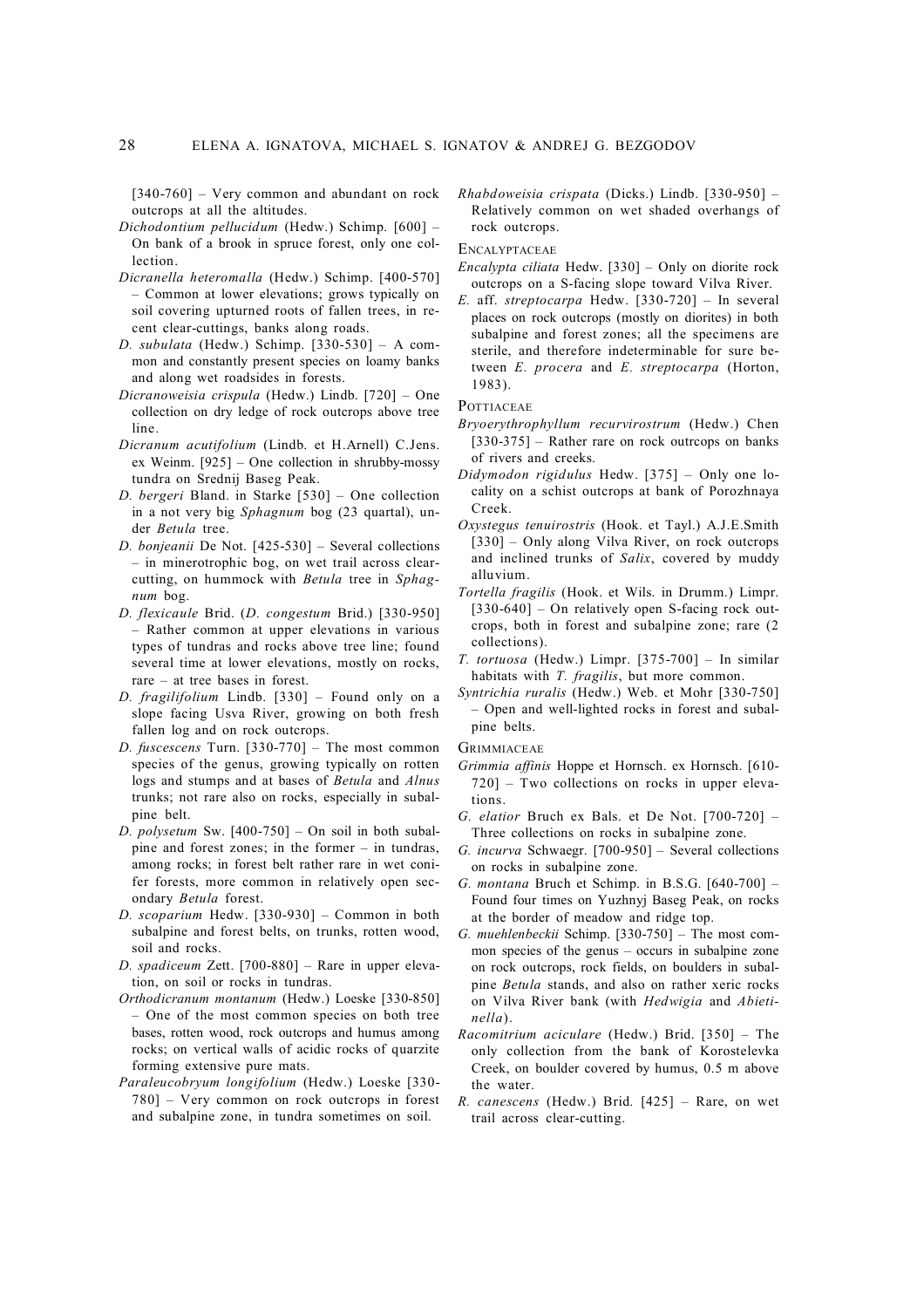- *R. microcarpon* (Hedw.) Brid. [600-880] Very common in subalpine zone, typically on extensive rock fields and big rock outcrops.
- *Schistidium apocarpum* (Hedw.) Bruch et Schimp. in B.S.G. [330-375] – On rather extensive rock outcrops along rivers and big creeks in forest zone.
- *S. rivulare* (Brid.) Podp. [330-350] On temporary overflooded rocks along Vilva River and Korostelevka, Porozhnaya, Malyi Baseg and Bolshoi Baseg Creeks.
- *S. strictum* (Turn.) Mart. [330-375] Rare, on exposed rock outcrops in forest zone.

#### FUNARIACEAE

*Funaria hygrometrica* Hedw. [330] – Rather rare (few collections), on soil banks along roads.

#### **SPLACHNACEAE**

- *Splachnum ampullaceum* Hedw. [425] Among *Sphagnum* species in minerotrophic bog.
- *Tayloria serrata* (Hedw.) Bruch et Schimp. in B.S.G.  $[570-650]$  – At base of boulders in subalpine meadow; two findings in different parts of the reserve.
- *Tetraplodon angustatus* (Hedw.) Bruch et Schimp. in B.S.G. [650] – Single collection on old destructed dung on wet rock outcrop in subalpine belt.
- *T. mnioides* (Hedw.) Bruch et Schimp. in B.S.G.  $[650]$  – Two collections in similar habitats, one – intermixed with *T. angustatus.*

**SCHISTOSTEGACEAE** 

*Schistostega pennata* Hedw. [400-700] – Not rare on soil covering upturned roots of fallen trees in mesic and wet spruce forests and also once found in cave in subalpine zone on Yuzhnyi Baseg Peak.

# **TETRAPHIDACEAE**

*Tetraphis pellucida* Hedw. [480-530] – Common on rotten logs in forest belt, above tree-line not found.

**BRYACEAE** 

- *Bryum sp.* (cf*. B. algovicum* Sendtn. ex C. Muell.) – Rather common in mountain tundra; the juvenille sporogones do not allow exact identification.
- *Bryum argenteum* Hedw. [775] Exclusively rare only one specimen was collected on rocks on top of Yuzhnyj Baseg Peak.
- *B. caespiticium* Hedw. [330-660] On sides of trail and rather open rock outcrops.
- *B. capillare* Hedw. [425-780] On soil along trails and on rocks and boulders.
- *B. elegans* Nees ex Brid. [330-640] On rocks in subalpine meadow and on rocky bank of Vilva river.
- *B. pallens* (Brid.) Sw. ex Roehl. [350-575] Wet places along roads, scattered.
- *B. pseudotriquetrum* (Hedw.) Gaertn. et al. [380- 660] – Scattered in differrent types of moist habitats – in minerotrophic bog, in sedge-conifer

swamps, on wet road sides, boggy cuvettes, on dripping cliffs and so on.

- *B. subelegans* Kindb. [330] On rocks at banks of Vilva River.
- *B. weigelii* Spreng. in Biehler [330-780] Very common on all the open moist habitats in meadows, herbacous and sedge swamps and along wet roads in forests.
- *Pohlia andalusica* (Hoehnel) Broth. [530-570] Along roads across forests, on soil banks on wet, but sunny places; two findings in both southern and northern parts of the reserve.
- *P. annotina* (Hedw.) Lindb. [510-530] Practically in the same habitats as the preceding species.
- *P. crudoides* (Sull. et Lesq.) Broth. [570] One collection on soil bank along a road at medium elevation near Severnyi Baseg.
- *P. cruda* (Hedw.) Lindb. [330-915] Rather common on rock outcrops at all the elevations; one collection was made in spruce forest, at base of fallen trunk.
- *P. elongata* Hedw. [330] Only at lowermost elevations, on rock outcrops along Usva and Vilva Rivers, on humus on or among rocks.
- *P. longicollis* (Hedw.) Lindb. [330-720] Usually in deep crevices of rocks, both in forest and subalpine belts.
- *P. nutans* (Hedw.) Lindb. [300-990] Extremely common in both forests (on litter, tree bases and rotten wood) and above tree line (on soil and rocks); under unfavorite conditions at upper elevations the species became strongly modified – plants become smaller in all parts, leaves strongly appressed, more obtuse, carinate, stems dark-red, fragile and with numerous fragile branches. However the occurrence of transitional forms to typical *P. nutans* do not allow to segregate this expressions as a separate taxa.
- *P. proligera* (Kindb. ex Breidl.) Lindb. ex H.Arnell  $[330-700]$  – Found in three places: 1) at 700 m alt. on wet rock outcrops on Severnyj Baseg Peak; 2) somewhat below, at 570 m alt. on low bank of a brook in spruce forest; 3) on rock outcrops along Usva River, 330 m alt..
- *P. wahlenbergii* (Web. et Mohr) Andrews in Grout [300-620] – Very common along wet roads and brook banks, mostly in forest belt.
- *Rhodobryum roseum* (Hedw.) Limpr. [330-600] Not rare in forest zone, on litter in rather mesic conifer forests, occasionally on rock outcrops.

# **MNIACEAE**

- *Cyrtomnium hymenophylloides* (Hueb.) Nyh. ex T.Kop. [700-720] – Rare moss, found several times under deep overhangs of wet rocks in distal shaded part, usually with *Mnium marginatum*.
- *Mnium ambiguum* H.Muell. [600] Under overhangs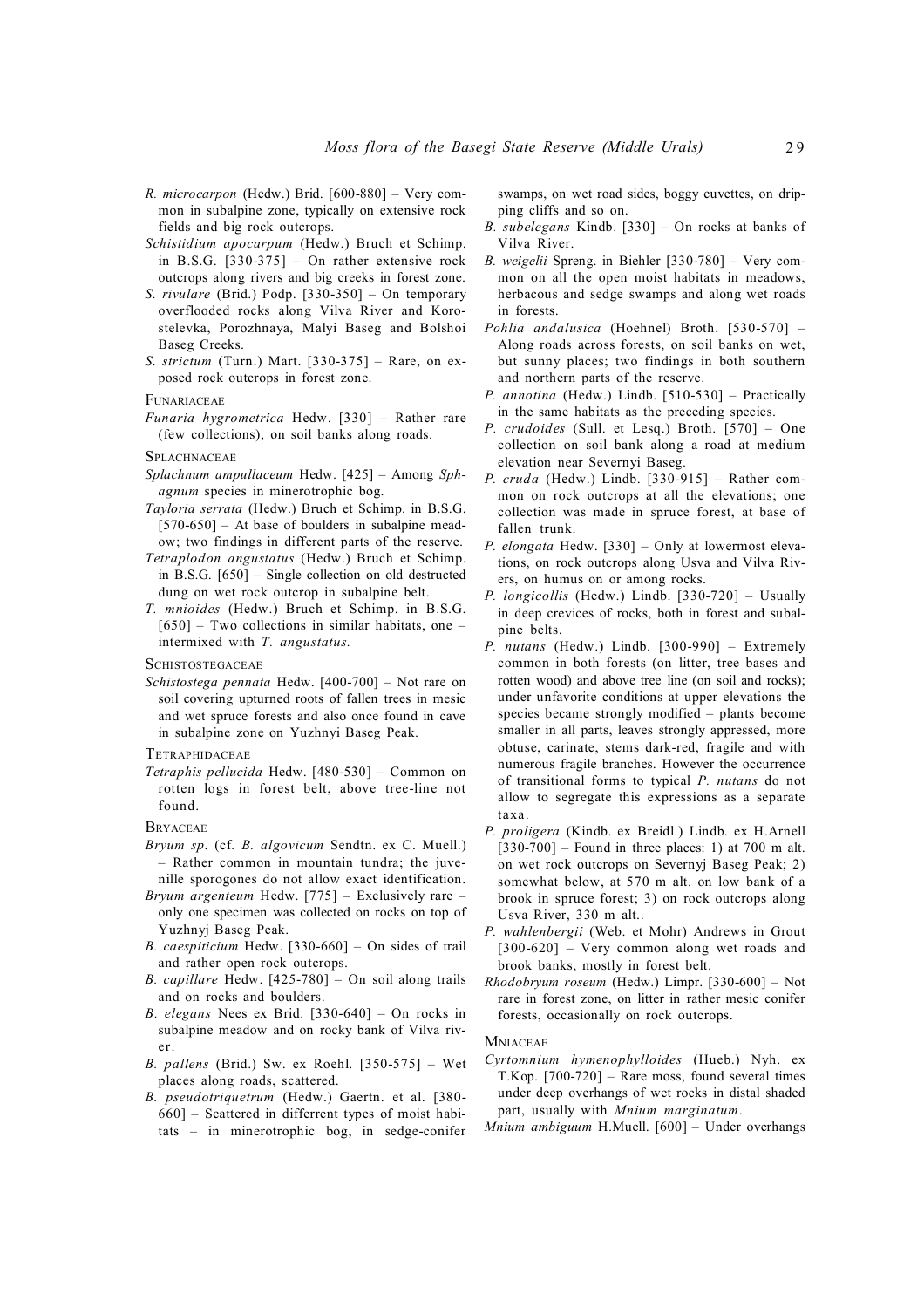of rock outcrops on slope of Yuzhnyj Baseg Peak, only two collections.

- *M. hornum* Hedw. [375-775] Relatively common on rock outcrops and solitary boulders in forest and subalpine zones.
- *M. marginatum* (Dicks.) Beauv. [330-735] Under overhangs of rock outcrops in both subalpine and forest belts.
- *M. spinosum* (Voit) Schwaegr. [550-925] On soil and occasionally on rocks and on bases of *Sorbus* trunks in subalpine meadows and in conifer forests.
- *M. spinulosum* Bruch et Schimp. in B.S.G. [330] One collection on shaded rocks with humus layer, on the slope of Usva River.
- *M. stellare* Hedw. [330-650] Rare, under overhangs of rock outcrops.
- *Plagiomnium confertidens* (Lindb. et H.Arnell) T.Kop. [330] – Only in the valley of Vilva River, on rocks and litter in mixed forest close to rock outcrops.
- *P. cuspidatum* (Hedw.) T.Kop. [300-715] In forest belt not rare in mesic forests on litter, rotten logs, at trunk bases (*Alnus, Sorbus, Betula, Picea*) and also on boulders; in subalpine belt – on rock outcrops and boulders in meadow.
- *P. ellipticum* (Brid.) T.Kop. [425-640] In subalpine zone rather rare in wet meadows; in wet forests at lower altitudes very common, especially in eutrophic swampy spruce forests and along brooks.
- *P. medium* (Bruch et Schimp. in B.S.G.) T.Kop.  $[330-615]$  – On litter, fern hummock, soil and boulders in subalpine meadows and forests, often close to trails or roads.
- *Pseudobryum cinclidioides* (Hueb.) T.Kop. [300-540] – Rather widespread, though rarely grows in abundance; mostly in swampy spruce forests, sometimes on wet rock outcrops.
- *Rhizomnium pseudopunctatum* (Bruch et Schimp.) T.Kop. [425-750] – Common and abundant in wet swampy spruce forests, also along streams and in *Sphagnum* bogs; rare in subalpine zone, in wet depressions.
- *R. punctatum* (Hedw.) T.Kop. [330-490] In forest zone on soil banks near brooks, wet rock outcrops, on rotten wood.

#### **AULACOMNIACEAE**

- *Aulacomnium palustre* (Hedw.) Schwaegr. [330-620] – Not rare in swampy forests, ombrotrophic bogs and grassy meadows (even not wet).
- *A. turgidum* (Wahlenb.) Schwaegr. [500-570] Two collections were made in rather untypical habitats: 1) at Severnyj Baseg Peak on old burned log beside small brook along a road across subalpine meadow; and 2) in southern part of the reserve in one old clear-cutting on old overgrow-

ing road, in wet depression.

**MEESIACEAE** 

- *Meesia triquetra* (Richter) Aongstr. [425] Only in minerotrophic bog with *Paludella, Tomentypnum,* etc.
- *Paludella squarrosa* (Hedw.) Brid. [425] In the minerotrophic bog, with *Meesia, Tomentypnum, Campylium stellatum,* etc.

**BARTRAMIACEAE** 

- *Bartramia ithyphylla* Brid. [330-770] Sporadic on wet, more or less sheltered rock outcrops at all the elevations.
- *B. pomiformis* Hedw. [640-720] Like the preceding species.
- *Philonotis fontana* (Hedw.) Brid. [330-640] Rather common on banks of brooks and especially in wet sandy and loamy cuvettes of roads and trail sides during the early stages of succession; also in minerotrophic bog with *Paludella.*
- *P. fontana* var. *seriata* (Mitt.) Kindb. [550-570] Found in big quantities along two brooks and nearby meadows on eastern slope of Yuzhnyi Baseg; despite enormous abundance all the plants were sterile or with old setae (early June), but without perigoniae.

#### **ORTHOTRICHACEAE**

- *Amphidium lapponicum* (Hedw.) Schimp. [330-700] – Rare on wet, "dripping" cliffs in both subalpine and forest belts.
- *Orthotrichum alpestre* Hornsch. in B.S.G. [330] On many diorite cliffs, but only in restricted areas of bank of Vilva River.
- *O. obtusifolium* Brid. [330] Relatively rare in aspen forest on S-facing slope of Vilva River, on trunks of aspen at 1.5-2.5 m and probably above.
- *O. speciosum* Nees in Sturm [330] Also very rare found with the preceding species on *Populus tremula* and also on *Salix* at bank of Usva River.

#### FONTINALIACEAE

- *Dichelyma falcatum* (Hedw.) Myr. [550] One collection in small brook in conifer forest.
- *Fontinalis antipyretica* Hedw. [570-600] In brooks in forests, not often.
- *F. dalecarlica* Bruch et Schimp. in B.S.G. [400-540] – In brooks in forests, found in three places, abundant in all of them.

## **CLIMACIACEAE**

*Climacium dendroides* (Hedw.) Web. et Mohr. [330] – Rare in wet forests and in meadows at lower elevation.

**HEDWIGIACEAE** 

*Hedwigia ciliata* (Hedw.) Beauv. [330-650] – Not frequent on more or less exposed and mesic to xeric rocks in both forest and subalpine belts.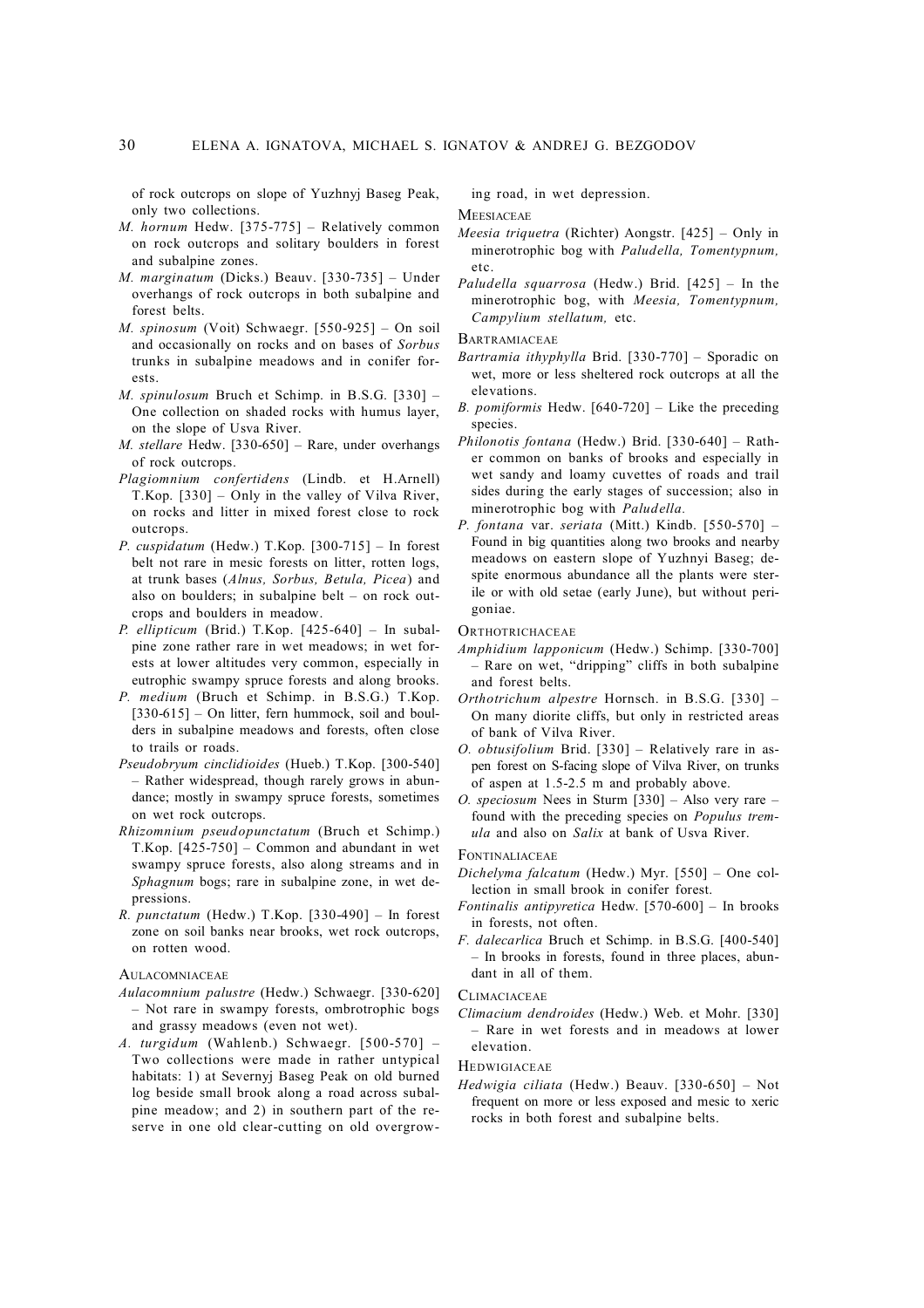#### LEUCODONTACEAE

*Leucodon sciuroides* (Hedw.) Schwaegr. [330] – On vertical walls of rock outcrops along Vilva and Usva Rivers.

**NECKERACEAE** 

- *Homalia trichomanoides* (Hedw.) Bruch et Schimp. in B.S.G. [330-700] – On overhangs of wet shaded rocks, in both subalpine zone (here in two places in very limited amount), and on outcrops on a slope of Vilva River (here not rare with *Neckera spp., Anomodon spp., Porella spp.*).
- *Neckera complanata* (Hedw.) Hueb. [330-600] Several collections on rock overhangs in both forest belt (on Vilva and Usva River banks) and in subalpine zone; typically grows in abundance.
- *N. pennata* Hedw. [330-700] Rather common on shaded to semi-exposed rock outcrops in forest zone.
- *N. pennata* var. *tenera* C. Muell [330-700] With var. *pennata,* but less common.

#### **THELIACEAE**

*Myurella julacea* (Schwaegr.) Schimp. in B.S.G. [700] – Found two times on Yuzhnyj Baseg Peak, on permanently wet rocks in subalpine zone.

**PTERIGYNANDRACEAE** 

*Pterigynandrum filiforme* Hedw. [330-650] – Rock outcrops in forest and subalpine zones, sporadically.

**MYRINIACEAE** 

*Myrinia pulvinata* (Wahlenb.) Schimp. [330] – Only one collection on trunk of *Populus tremula* in aspen forest on slope to Vilva River.

# **LESKEACEAE**

- *Iwatsukiella leucotricha* (Mitt.) Buck et Crum [600- 700] – On overhangs of dry rocks in subalpine zone, and also on *Sorbus* trunk in rather open conifer forest. In the latter habitats – in sufficient quantity and with sporophytes (previously sporophytes were not known in Ural, Caucasus and Siberia).
- *Lescuraea saxicola* (Schimp. in B.S.G.) Milde [640- 780] – Rather widespread species on rocks in subalpine meadows and subalpine open stand of conifers, as well as on rock oputcrops; once collected at base of *Sorbus.*
- *Leskeella nervosa* (Brid.) Loeske [330-720] Several collections on rocks both in subalpine and forest belts; one collection on *Sorbus* trunk.
- *Pseudoleskea incurvata* (Hedw.) Loeske [600-780] Common on rocks in subalpine zone, especially on low boulders among tall herbs.
- *P. radicosa* (Mitt.) Kindb. in Macoun [600-715] Habitat preferences very similar with the preceding species.
- *Pseudoleskeella tectorum* (Funck ex Brid.) Kindb. in Broth. [330] – Wet rock outcrops along Vilva River.

# **ANOMODONTACEAE**

- *Anomodon attenuatus* (Hedw.) Hueb. [330-700] Common on shaded rock walls along Vilva River, and once collected on boulder in subalpine meadow.
- *A. longifolius* (Brid.) Hartm. [330] Shaded and wet rock walls along Vilva River.
- *A. rugelii* (C.Muell.) Keissl. [600-680] In subalpine meadow of two peaks, Severnyj Baseg and Yuzhnyj Baseg, two collections from each place.
- *A. viticulosus* (Hedw.) Hook. et Tayl. [330] Rock outcrops along Vilva and Usva Rivers, mostly on diorites.

# **THUIDIACEAE**

- *Abietinella abietina* (Hedw.) Fleisch. [330-750] Widespread on rather dry rocks and soil, typically on open places.
- *Heterocladium dimorphum* (Brid.) Schimp. in B.S.G. [330] – Only on rock outcrops (diorites and schists) on slopes of Vilva and Usva Rivers, on upper surfaces and overhangs of rather dry rocks.
- *Thuidium recognitum* (Hedw.) Lindb. [330] In grassy, rather dry meadow among *Betula* forest and also on cliffs along Vilva River.

**HELODIACEAE** 

*Palustriella decipiens* (De Not.) Ochyra [425] – Only in minerotrophic bog with *Paludella.*

**CRATONEURACEAE** 

*Cratoneuron filicinum* (Hedw.) Spruce [620] – Surprizingly rare in the reserve – the only collection was made on rocks at brook bank in forest.

#### **AMBLYSTEGIACEAE**

- *Amblystegium serpens* (Hedw.) Schimp. in B.S.G.  $[330-450]$  – Rare, only on wet rock outcrops along Vilva River and at base of *Sorbus* trunk in forest.
- *A. serpens* var*. juratzkanum* (Schimp.) Rau et Herv. [330-450] – On rocks with var. *serpens* and also on rotten logs.
- *Calliergon cordifolium* (Hedw.) Kindb. [330-750] Very common species in most types of wet to swampy forests, along brooks, wet roadsides, in wet meadows.
- *C. giganteum* (Schimp.) Kindb. [425] Very rare collected only once on the minerotrophic bog with *Paludella, Meesia, Tomentypnum,* etc.
- *C. megalophyllum* Mikut. [400] Single collection in swampy spruce forest in permatent pool at base of fallen tree.
- *Calliergonella cuspidata* (Hedw.) Loeske [ca. 500] – One collection in wet depression in spruce forest.
- *Campylium chrysophyllum* (Brid.) J.Lange [375] One collection on schist rocks on Porozhnaya Creek bank.
- *C. stellatum* (Hedw.) C.Jens. [300-425] Abundant in minerotrophic bog with *Paludella* and in only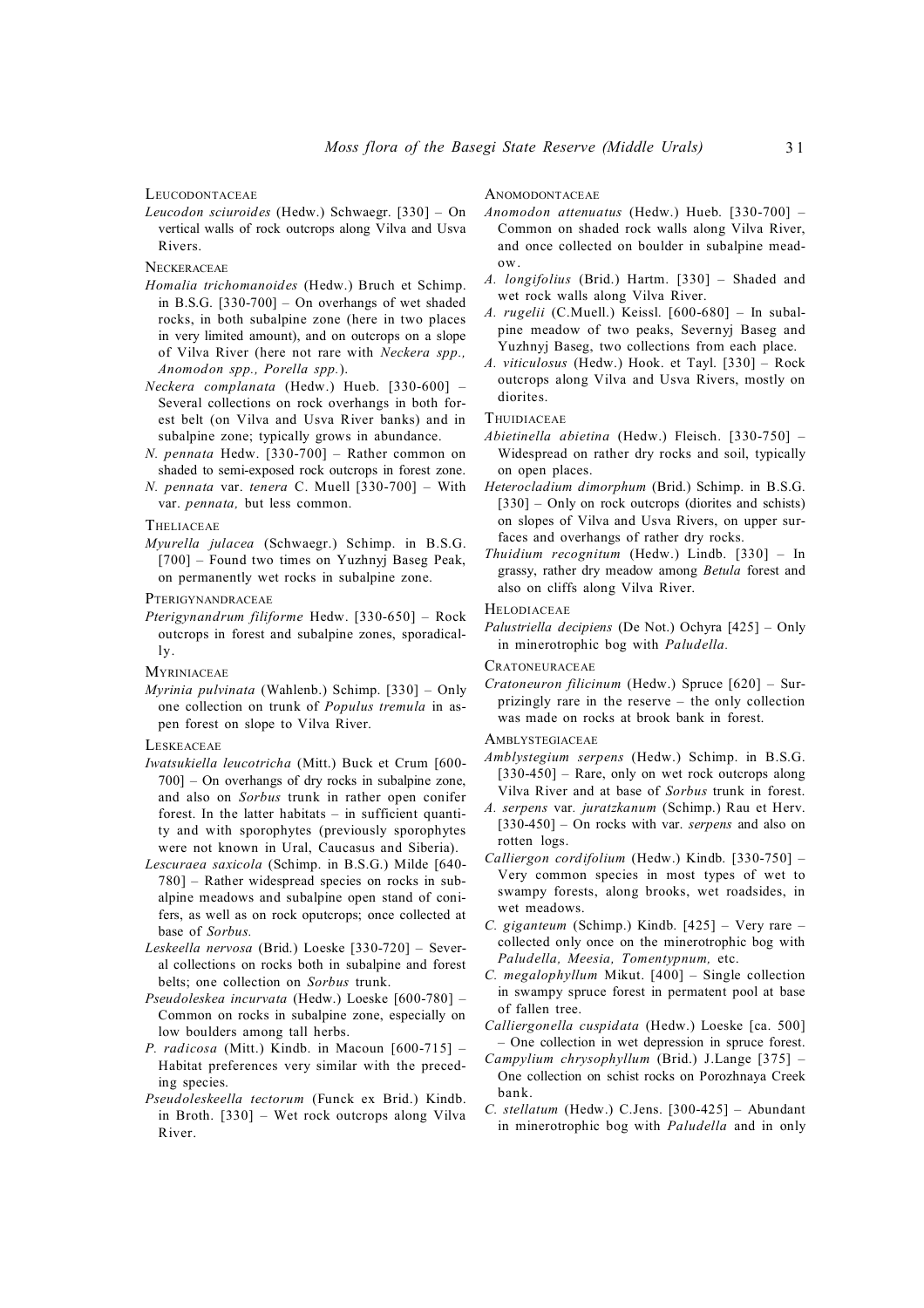two other places, at temporary overflooded banks of small creeks.

- *Hamatocaulis vernicosus* (Mitt.) Hedenaes [425] One locality in minerotrophic bog with *Paludella, Tomentypnum,* etc..
- *Hygrohypnum duriusculum* (De Not.) Jamieson [350- 640] – On rocky banks and in running water of small brooks in forest and in creeks; five findings.
- *H. ochraceum* (Turn. ex Wils.) Loeske [330-570] The most common aquatic moss in brooks, creeks and rivers with more or less fast water; found both in shaded forests and on open river banks; on rocks, rarer on submerged wood.
- *Sanionia uncinata* (Hedw.) Loeske [300-720] Very common on trunks, rotten logs, rocks; in both forest and subalpine belts.
- *Straminergon stramineum* (Brid.) Hedenaes *(Calliergon stramineum* (Brid.) Kindb.) [500-930] – Rather widespread moss found in contrasting habitats – in hollow of complex bog in high mountains, in swamps in conifer forest, in big permanent pools on old roads, in recently cleared cuvettes of roads on sandy soil.
- *Warnstorfia exannulata* (Guemb. in B.S.G.) Loeske  $[330-760]$  – Very common in moist places in bogs, in swampy conifer forests, big permanent pools, brook sides, depressions among meadows, etc.
- *W. fluitans* (Hedw.) Loeske [500] In overflooded depression in old clear-cutting.
- *W. pseudostraminea* (C.Muell.) Tuom. et T.Kop. [930] – One collection in sedge-*Sphagnum* bog in mountain tundra, in slow-flowing brook.

#### **BRACHYTHECIACEAE**

- *Brachythecium albicans* (Hedw.) Schimp. in B.S.G. [330-650] – Several collections were made on rocks or soil on open places, mostly near roads, but always in wet or moist conditions – habitats uncommon for this xerophytic and psammophytic species.
- *B. erythrorrhizon* Schimp. in B.S.G. [375-650] Few records on rock outcrops in subalpine zone, on soil under tall-herbs canopy in meadows and in coniferous forest.
- *B. mildeanum* (Schimp.) Schimp. ex Milde [510] Wet places in meadows and along a road, rare.
- *B. oedipodium* (Mitt.) Jaeg. [330-570] In conifer forests of lower elevations, typically in *Oxalis* and fern types, on litter or strongly decaying wood.
- *B. plumosum* (Hedw.) Schimp. in B.S.G. [330-350] – On wet rocks at banks of Vilva River and Korostelevka Creek, rare, but locally grows in big quantity.
- *B. populeum* (Hedw.) Schimp. in B.S.G. [330] Only on shaded rock outcrops on steep woody slope to Usva River.
- *B. reflexum* (Starke in Web. et Mohr) Schimp. in B.S.G. [330-780] – Widespread and abundant spe-

cies in most forest types (on trunks, decaying wood and litter); in subalpine zone the species grows in open stands, on rock outcrops and on soil and boulders in tall-herb meadows.

- *B. rivulare* Schimp. in B.S.G. [330-700] Very common moss characteristic for all wet types of conifer forests and meadows, along brooks and creeks, on wet sides of trails.
- *B. salebrosum* (Web. et Mohr) Schimp. in B.S.G. [330-685] – Rather common in conifer forests, typically on rotten logs and stumps and on rocks, less frequent on litter or on living trunks of *Betula, Sorbus* and *Salix*. Also this species grows as a weed along roads.
- *B. starkei* (Brid.) Schimp. in B.S.G. [470-750] On litter and rotten wood in conifer forests and on meadows, also on rocks covered by soil layer. Habitat preferences are practically the same as those of *B. reflexum*; to distinguish this pair of species from each other seems not always possible.
- *Cirriphyllum piliferum* (Hedw.) Grout [375-735] Rather sporadic and growing in limited abundance on litter, rotten wood and fern hummocks in conifer forests (including subalpine open stands); also at bases of trunks and on soil covering upturned roots of fallen trees.
- *Eurhynchium pulchellum* (Hedw.) Jenn. [330] Rare moss in the region – found only once on rocks along S-facing slope of Usva River.
- *Tomentypnum nitens* (Hedw.) Loeske [425] Only in minerotrophic bog with *Paludella.*

# PLAGIOTHECIACEAE

- *Plagiothecium cavifolium* (Brid.) Iwats. [330-720] – Practically on all the rock outcrops, on wet shaded sides of rocks or on soil nearby; occsionally on trunks covered by alluvium in flood valley and on soil along old trails.
- *P. denticulatum* (Hedw.) Schimp. in B.S.G. [330- 915] – Very common in both forest and subalpine zones; in the former – at tree bases, on rotten logs and on litter, rare on rocks; in the latter – on soil under rock overhangs and in crevices, occasionally also on exposed rock surfaces.
- *P. laetum* Schimp. in B.S.G. [330-760] In the same habitats as the preceding species and in general more frequent on rocky substrates.
- *P. latebricola* Schimp. in B.S.G. [510] One collection in *Oxalis* + ferns spruce forest, on rotten *Betula* log.

#### **HYPNACEAE**

- *Callicladium haldanianum* (Grev.) Crum [330] One collection in *Betula* forest on S-facing slope of Vilva River, at base of *Betula* trunk.
- *Hypnum cupressiforme* Hedw. [330-775] Widespread on rock outcrops in rather mesic conditions, typically on side surfaces of rocks.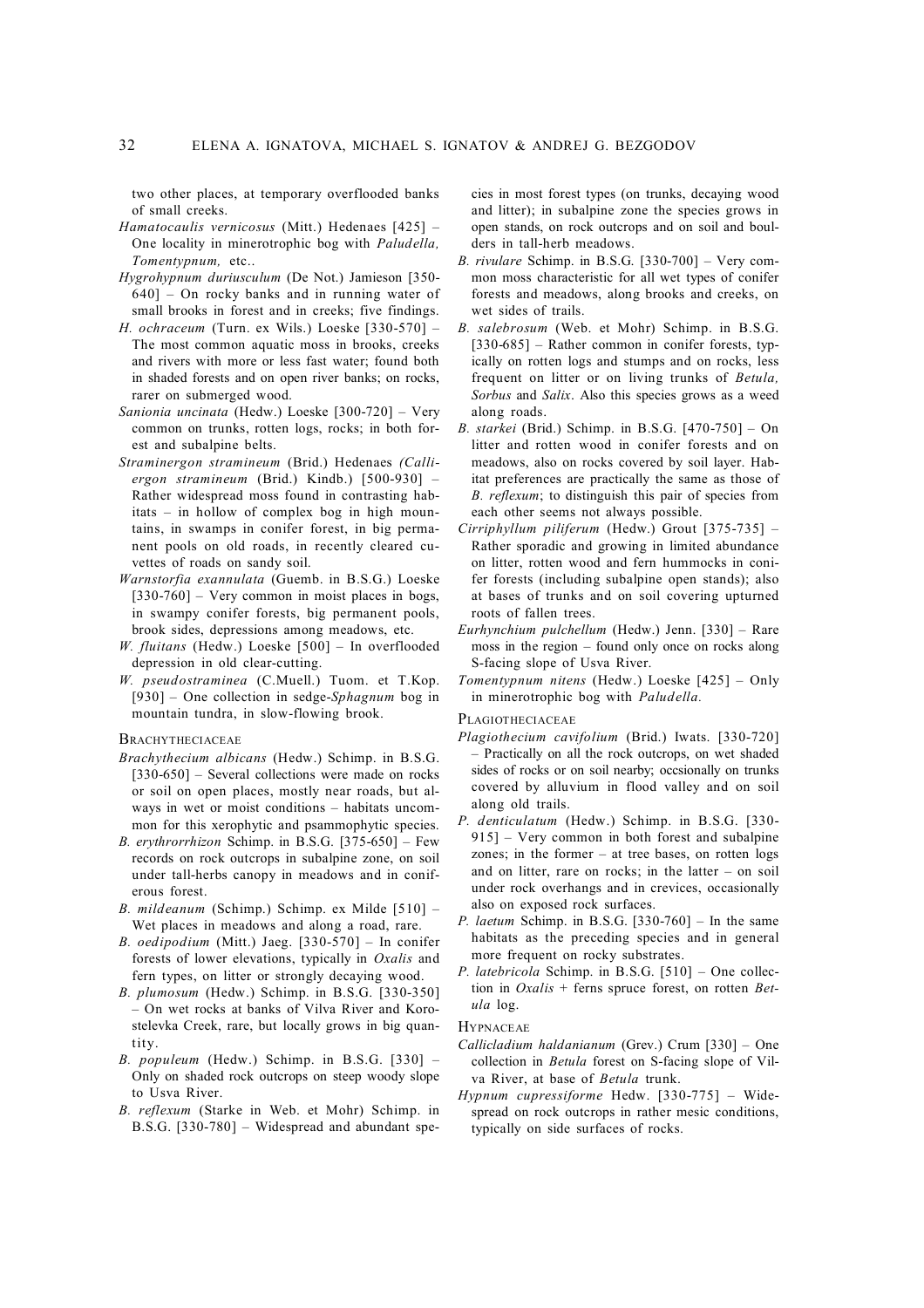- *H. lindbergii* Mitt. [330-640] Open banks of brooks, creeks and rivers, wet sides of roads, also in minerotrophic bog with *Paludella.*
- *H. pallescens* (Hedw.) P.Beauv. [330] Only in the valley of Vilva River – on rock outcrops (both mesic and xeric), and at bases of trunks of *Padus* and *Betula.*
- *Isopterygiopsis pulchella* (Hedw.) Iwats. [330] On shaded rocks on slope to Usva River.
- *Platygyrium repens* (Brid.) Schimp. in B.S.G. [330] – On rocks along Vilva River, on open diorite outcrop.
- *Ptilium crista-castrensis* (Hedw.) De Not. [330-450] – In forest belt, among moss carpet in mossy conifer forests, on fallen logs, soil banks, rocks; scattered on all the territory.
- *Pylaisiella polyantha* (Hedw.) Grout [330-650] In forest and subalpine belts, on trunks of *Populus tremula, Betula alba, Sorbus aucuparia, Salix caprea,* sometimes on rocks and on boadrs of roof.
- *P. selwynii* (Kindb.) Crum et al. [330] Very rare, only on several trunks of old *Populus tremula.*
- **HYLOCOMIACEAE**
- *Hylocomiastrum pyrenaicum* (Spruce) Fleisch. in Broth. [300-925] – Relatively common species in both forest and subalpine belts, growing in subalpine meadows (on soil and rocks), rock outcrops, in forests, on fallen logs, at base of *Alnus* trunks, on boulders, occasionally on litter.
- *H. umbratum* (Hedw.) Fleisch. in Broth. [500-735] – One of the most common species in subalpine zone (on rocks and especially in open stands) and in conifer forest, on litter, fallen logs, rocks, occasionally even on sides of wet forest roads.

#### LITERATURE CITED

- [AFONINA, O. M., N. A. KONSTANTINOVA & I. V. CZERNYADJEVA] АФОНИНА, О. М., Н. А. КОНСТАНТИНОВА, И. В. ЧЕРНЯДЬЕВА 1990. Каталог литературы по мохообразным, опубликованной в СССР. 1986 – 1989. – [Catalog of literature on Bryophytes, published in the USSR. 1986 - 1989] *Апатиты, АН СССР, КНЦ, Полярно-Альп. Бот. Сад [Apatity, Akad. Nauk SSSR, Kol. Nauchn. Zentr., Polarno-Alp. Bot. Sad], 51.*
- [CZERNYADJEVA, I. V.] ЧЕРНЯДЬЕВА, И. В. 1994 Флора листостебельных мхов окрестностей стационара "Собь" (Полярный Урал). – [Moss flora of the region of Sob Station (Polar Ural)] *Arctoa* **3**: *133-138.*
- [DYACHENKO, A. P.] ДЬЯЧЕНКО, А. П. 1987. Материалы к флоре листостебельных мхов Среднего Урала. – [On moss flora of Middle Urals.] *Свердловск, Свердл. Гос. Пед. Ин-т; Деп. в ВИНИТИ 24.IV.1987, N<sup>o</sup> 2908-B87 [Sverdlovsk, Sverdl. Gos. Pedagog. Inst., Msc. Reserved in VINITI 24.IV.1987, N<sup>o</sup> 2908-B87], 13.*
- [DYACHENKO, A. P.] ДЬЯЧЕНКО, А. П. 1989. К флоре листостебельных мхов Полярного Урала. – [On
- *Hylocomium splendens* (Hedw.) Schimp. in B.S.G. [330-925] – Common (though rarer than preceding species) in both forest and subalpine zones, on rocks, rotten wood and litter; in broad range of habitats.
- *Pleurozium schreberi* (Brid.) Mitt. [330-925] One of the most common species in the reserve – grows typically on litter and rotten wood in forests, as well as on rock outcrops; occurs also in tundras on the ridge top.
- *Rhytidiadelphus subpinnatus* (Lindb.) T.Kop. [330- 640] – Rather rare on litter in mesic conifer forests, but much more frequent in wet overflooded habitats in forest and along roads, sometimes with *Warnstorfia exannulata* in extensive permanent pools.
- *R. triquetrus* (Hedw.) Warnst. [330-720] In southern part of reserve found on rotten wood in spruce forest, on rock outcrop, at base of *Sorbus* in subalpine open stand, on soil in subalpine meadow, in rather dry low-grass meadow in *Betula* forest; at the same time totally absent in northern part of reserve, though appropriate habitats where seems equally common.

### **RHYTIDIACEAE**

*Rhytidium rugosum* (Hedw.) Kindb. [600-775] – Several times found on extensive rock outcrops in subalpine zone, on relatively exposed surfaces.

## AKNOWLEDGEMENTS

We are thankful to the administration of the Basegi State Reserve for the partial financial support of this research and to Dr. Benito C. Tan, who kindly corrected English of the manuscript.

moss flora of Polar Ural] *Свердловск, Свердл. Гос. Пед. Ин-т; Деп. в ВИНИТИ 24.II.1989, N<sup>o</sup> 1275- B89 [Sverdlovsk, Sverdl. Gos. Pedagog. Inst., Msc. Reserved in VINITI 24.II.1989, N<sup>o</sup> 1275-B89], 10.*

- [DYACHENKO, A. P.] ДЬЯЧЕНКО, А. П. 1990. Новые для Среднего Урала находки листостебельных мхов. – [New for Middle Ural records of mosses] *Эколого-флористические исследования по споровым растениям Урала (ред. Горчаковский, П. Л.), Свердловск, АН СССР, УрО [In: Gorchakovsky, P. L. (ed.) Ekologo-floristicheskie isslodovaniya po sporovym rasteniyam Urala. Sverdlovsk, Akad. Nauk SSSR, Ural. Otd.]: 19-23.*
- [DYACHENKO, A. P.] ДЬЯЧЕНКО, А. П. 1994. История изучения флоры листостебельных мхов Приполярного Урала. – [History of studies on moss flora of Subpolar Urals] *Arctoa* **4**: *17-22.*
- HORTON, D. G. 1983. A revision of Encalyptaceae (Musci), with particular reference to the North American taxa. Part. II. – *J. Hattori Bot. Lab.* **54**: *353-532.*
- [IGNATOV, M. S. & O. M. MASLOVSKY] ИГНАТОВ, М. С., О. М. МАСЛОВСКИЙ 1990. К бриофлоре